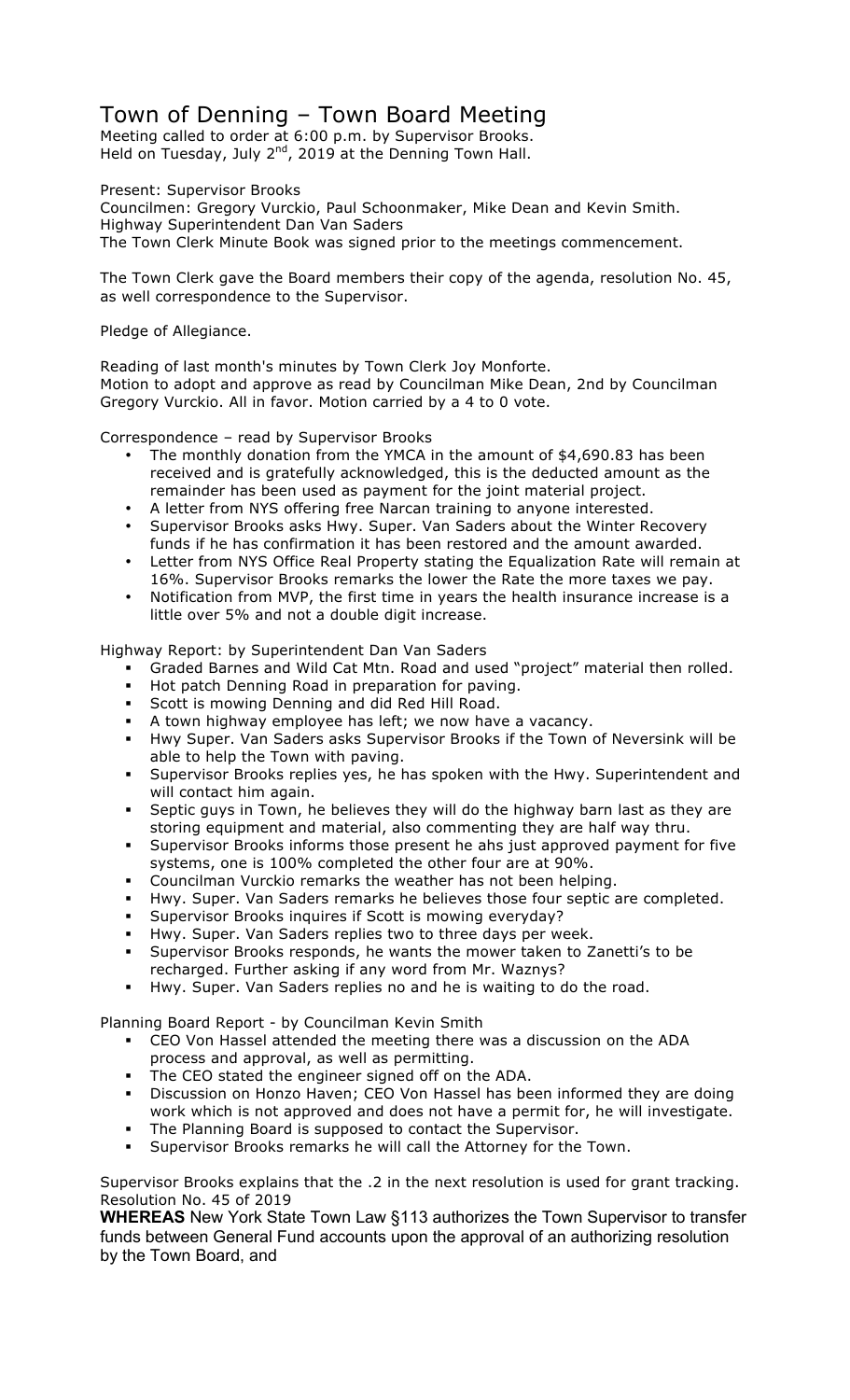**WHEREAS** the Justice Court 2019 General Fund for the Town of Denning is in need of budgetary transfers.

**NOW THEREFORE BE IT RESOLVED** that the Town of Denning Town Board **HEREBY** authorizes the Supervisor to increase the following Appropriations Code: A1110.2 Justice Court Equipment in the amount of \$1,050.00 and to decrease A1110.4 Justice Court Contractual in the amount of \$1,050.00.

**Whereupon**, the Resolution was put to a vote, recorded as follows: Motion to adopt and approve by Councilman Kevin Smith, 2<sup>nd</sup> by Councilman Paul Schoonmaker. Roll Call Vote: Councilman Mike Dean AYE Councilman Paul Schoonmaker AYE Councilman Kevin Smith AYE Councilman Gregory Vurckio AYE Supervisor David Brooks AYE Motion carried following a unanimous roll call vote.

Supervisor Comments:

- Supervisor Brooks opens a discussion on Town laws which have been incorporated into the Zoning Law and should be rescinded. The Town Planner Mr. Alan Sorenson also recommended it. Supervisor Brooks will clean the list up and get it to the Board for their consideration.
- Supervisor Brooks informs the Board, he received a new updated Solar Permit from CEO Von Hassel with all of the updates from NYS. Town Clerk Monforte will get copies to the Councilman for review and consideration.
- Supervisor Brooks informs all present that U.C. Executive Pat Ryan will be attending next weeks meeting. Supervisor Brooks would like to discuss the new electrical licensing, he feels as it already must be inspected, this is simply a money maker for the County.
- Spectrum update: Supervisor Brooks urges everyone to call and push for service and to keep calling.
- The DEC has mowed the trailer field and the stream stewards will be on duty this weekend.

Supervisor Brooks calls for Councilmen Comments:

- ! Councilman Vurckio gives a brief CWT update.
- Supervisor Brooks informs those in attendance that Councilman Vurckio was inadvertently left off of the nominating ballot and they will be sending new ballots out, an alternate is needed.
- ! Councilman Paul Schoonmaker gives the court report: drug charge covered under another charge fro the Town of Shandaken, felony charge reduced to a misdemeanor and restitution, still waiting for his written decision on the Red Hill case, tickets for no permit at Buttermilk Falls, parking violation which was dismissed after photos were submitted. Judge Follender asked a councilman or two to do an inventory of zoning code violations in the Town and then give a thirty-day amnesty after notification.
- ! Councilman Dean inquires as to the delivery status of the new backhoe?
- ! Hwy. Super. Van Saders responds they are waiting for an attachment.

Supervisor Brooks call for Public Comment:

- $\circ$  Mr. Hnatiw remarks it has been thirteen months since his initial complaint about the White House Road property.
- o Supervisor Brooks asks if the vehicles are still there?
- o Mr. Hnatiw responds he has at least twenty vehicles still on site, he shuffles stuff around, he requests the CEO Von Hassle takes pictures of all of the vehicles on the property before court.
- $\circ$  Resident George Elias asks about the septic district, if there is a problem connecting the systems on the other side of the river due to higher elevation, and the cost involved, as well as how many are in the District?
- $\circ$  Supervisor Brooks responds no cost involved, as everyone has their own system, therefore there are no connection issues. Further explaining that once the funding runs out the District will dissolve. The District runs from the second bridge to the Town line.
- o Brief discussion follows.

Supervisor Brooks call for any further comments or discussion. There is none.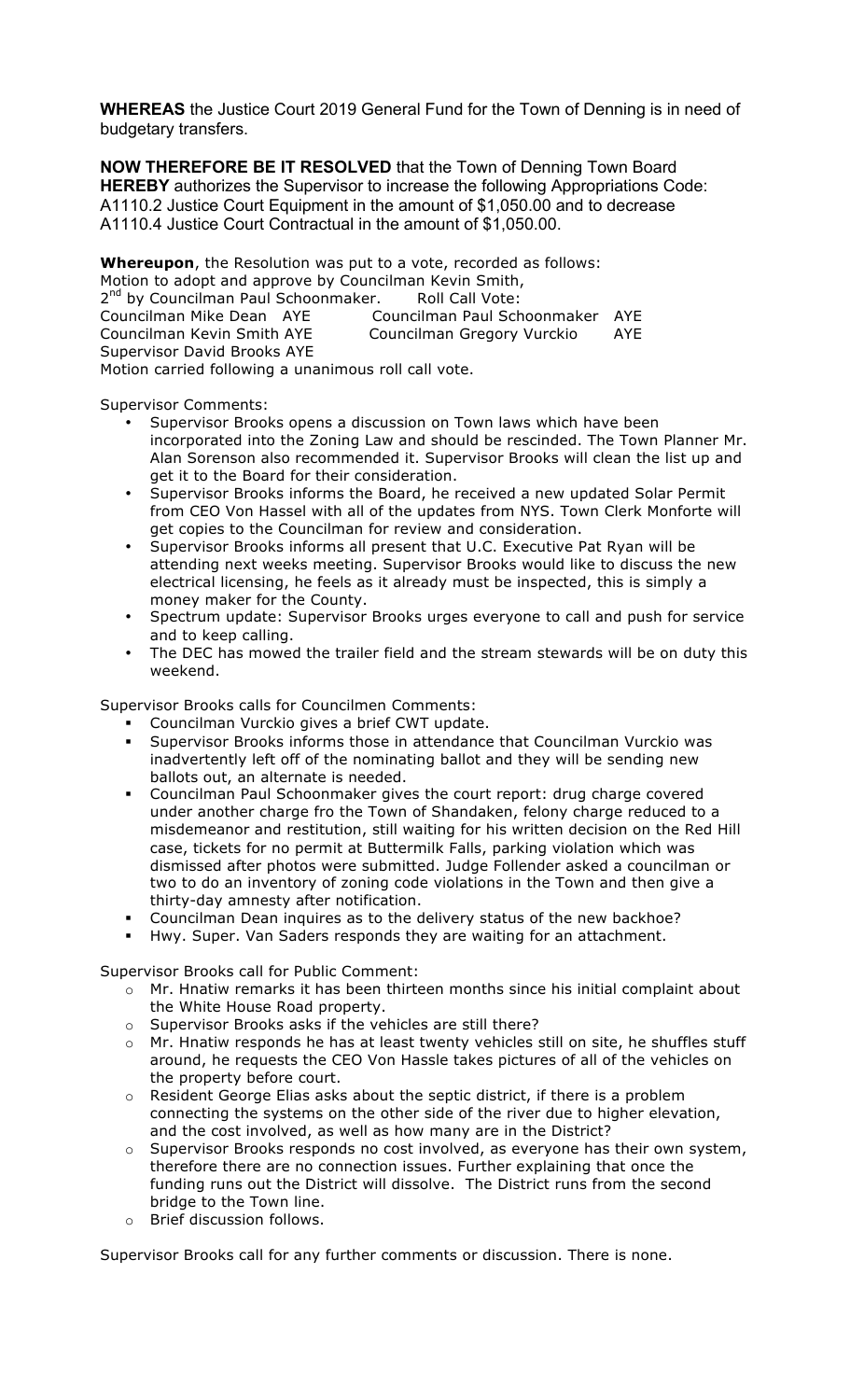Motion to adjourn 6:51 by Councilman Gregory Vurckio, 2<sup>nd</sup> by Councilman Mike Dean, All in favor.

Respectfully Submitted by Joy Monforte, RMC, Town Clerk, July 3rd, 2019

Next Meeting: Tuesday, July  $9^{th}$ , 2019 at 6 pm at the Denning Town Hall.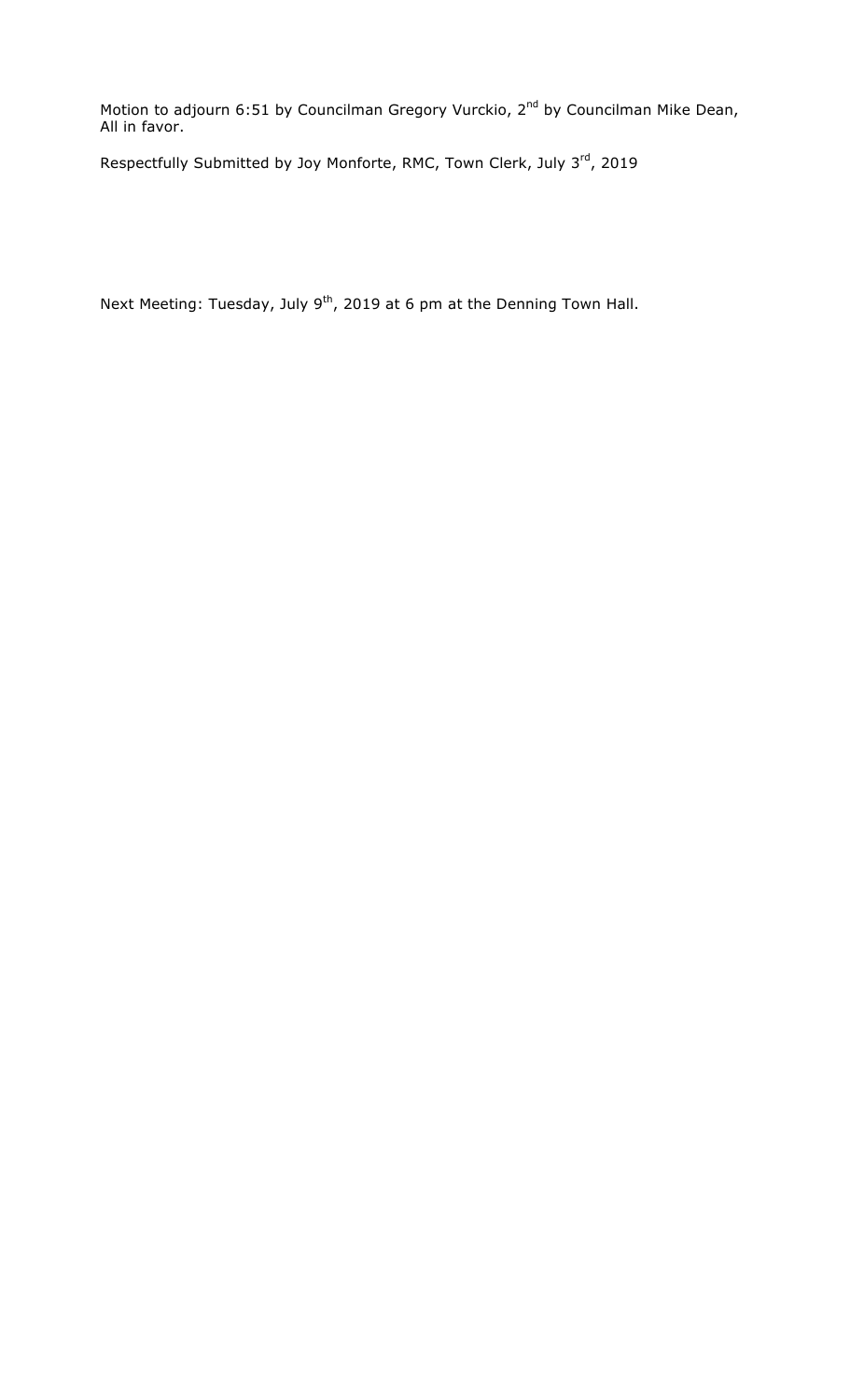## Town of Denning – Town Business Meeting

Meeting held on Tuesday, July 9<sup>th</sup>, 2019 at the Denning Town Hall. Called to order at 6:02 p.m. by Supervisor David Brooks.

Present: Supervisor David Brooks Councilmen: Mike Dean, Paul Schoonmaker, Kevin Smith and Gregory Vurckio. Highway Superintendent Dan Van Saders.

The Town Clerk Minute Book was signed prior to the commencement of the meeting.

The Town Clerk gave the Board members their copy of the agenda, resolutions 46 and 47 of 2019 as well as, the Budget vs. Actual thru June 2019.

Pledge of Allegiance

Highway Pre Pay Vouchers presented by Hwy Super. Van Saders. (see Warrant #7 Pre-Pay, voucher #19-22) Healthcare Reimbursement Acct. DA9060.8 \$5,000.00. MVP Healthcare Inc. DA9060.8 \$8,324.86 Trust & Agency Account DA9030.8 \$690.81, \$688.07. Whereupon a Motion to approve and pay Highway Pre Paid Vouchers was made by Councilman Mike Dean, 2<sup>nd</sup> by Councilman Kevin Smith. All in favor.

Highway Vouchers presented by Highway Superintendent Dan Van Saders. (see Warrant #7, voucher #89-105) All Gas & Welding A5130.4 \$77.28 Buddenhagen's Ford, Inc. A5130.4 \$100.00 Supervisor Brooks inquires as to various truck repairs and the mower. Hwy. Super. Van Saders responds trying to get a cylinder repair kit for the arm. Campbell Freight DA5130.4 \$1,934.66 Case Tire Service Inc. DA5130.4 \$433.51 Derrer & Sons Repair Service DA5130.4 \$2,977.25 Fleetpride DA5130.4 \$431.34 Hoffman Equipment DA5130.4 \$521.25 Home Depot DA5130.4 \$108.99 HO Penn DA5130.4 \$549.24 Lacal Equipment DA5130.4 \$1,795.88 Liberty Trading Post DA5130.4 \$190.25 M&M Auto Group Inc. DA5130.4 \$104.36 Montage Enterprises Inc. DA5130.4 \$413.45 Hwy. Super. Van Saders explains this is a new supplier, a little more money but worth it. Supervisor Brooks agrees, saying they should last longer. Shakelton Auto & Truck Center DA5130.4 \$329.50 Tractor Supply Co. DA5130.4 \$55.97 Transaxle DA5130.4 \$97.61 Apalachee Marine DA5142.4 \$2,869.85. Whereupon a Motion to approve and pay Highway Fund vouchers by Councilman Gregory Vurckio, 2<sup>nd</sup> by Councilman Mike Dean. Motion carried 4 to 0 vote.

Councilman Mike Dean informs Hwy. Super. Van Saders there is a tree down by the old school house, it damaged the guard rail and was cut off, by a resident so you could get bye, but is still there. Hwy. Super. Van Saders will check it tomorrow.

Supervisor Brooks inquires if he will call Chemung for both the guardrail on Balace Road and this new guardrail issue. Hwy. Super. Van Saders replies he will see if it can be straightened first.

Supervisor Brooks begins to informs those present of the Town Highway Garage addition which will be 36 by 55 feet.

Guest: U.C. Exec. Pat Ryan arrives and is warmly welcomed by Supervisor Brooks and the Town Board, as well as his aid Brittany.

- $\cdot$  Mr. Ryan introduces himself and his aid, as well as give his background information.
- \* He remarks he wants to hear the Town of Denning perspective, he states "leadership is about accountability", you have to do more than just show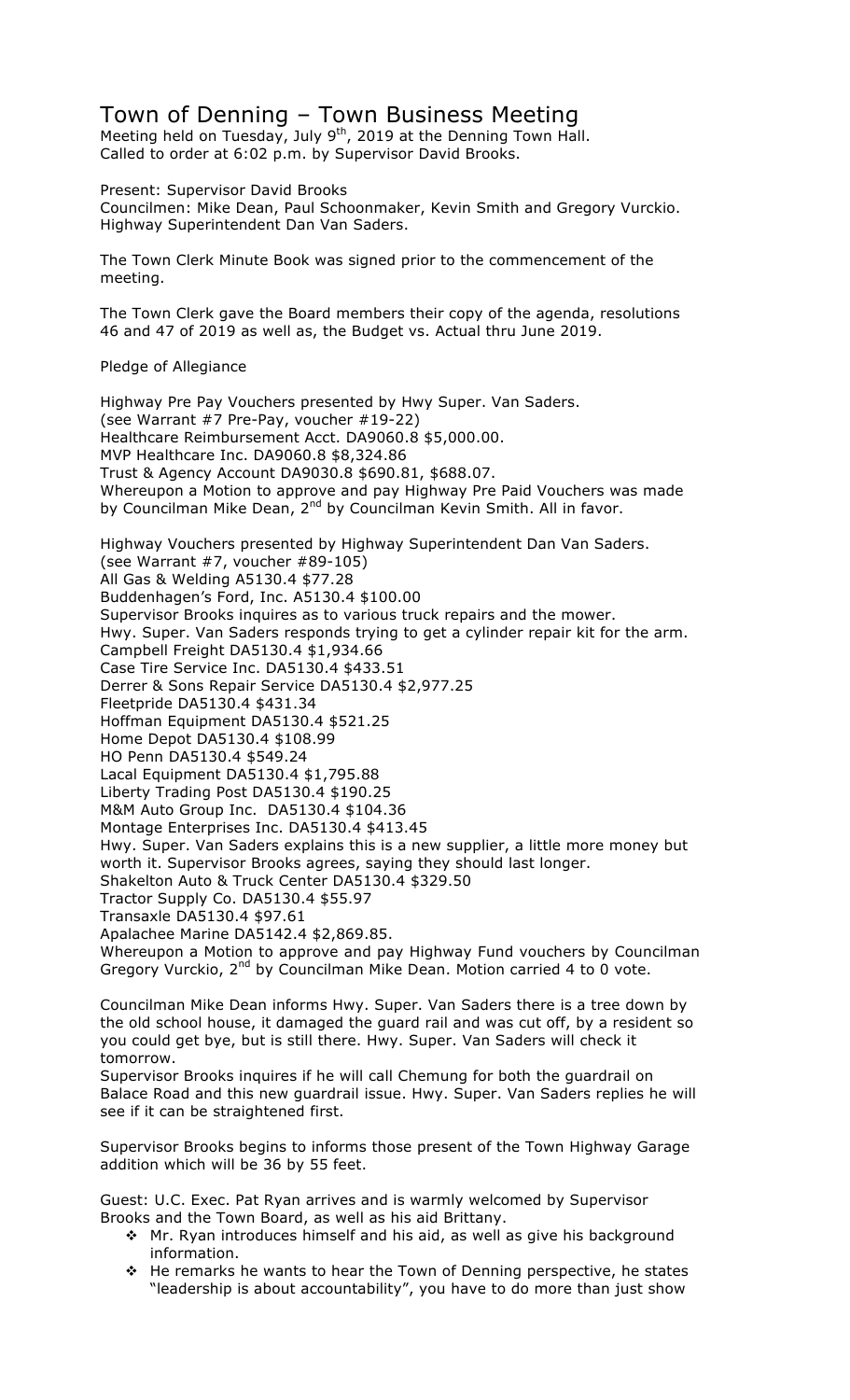up. He wants to understand and be a partner with the Town, relieving pressure on the town. Feels this meeting is the beginning of a conversation, not political but responsible, people need help.

- " Supervisor Brooks opens a discussion on a Shared Service involving health insurance; they both believe the larger the pool, the lower the cost.
- \* Discussion follows. Mr. Ryan will run the numbers, saying there is a precedence.
- " Supervisor Brooks inquires about the possibility of UCAT coming to the Town. Mr. Ryan firmly states UCAT can leave the County.
- \* Discussion follows and includes a discussion on Veterans Services Dept., including veteran's transportation. Mr. Ryan feels getting UCAT and veterans transportation in some form is do able.
- \* The next subject broached by Supervisor Brooks is the UCRRA, as well as "GUS", the three county system, as he has heard there will be an extremely large increase in cost. Mr. Ryan replies, yes, transportation alone is 7 or 8 million a year. Further, stating UCRRA is fully controlled by the legislature. He comments there are less than five year of use at the currently used landfill. Discussion on recyclables.
- \* Councilman Paul Schoonmaker asks about Mr. Jim Taylor and his solution, commenting it appears viable. Mr. Ryan responds he met with him two days ago and so far it appears his method produces energy and has low emissions. Further commenting, you do not need a large area of land for this process, about ten acres is needed and could be spread around the county.
- \* A discussion on Tech City, it tenants and lack thereof as well as the loss in taxes for the County, including other large business parcels.
- \* Supervisor Brooks opens a discussion on the electrician licensing law.
- \* Mr. Ryan states he signed it because it unanimously passed in the legislature and his safety concerns. But, he states it will be amended so an additional burden is not placed on municipalities, both sides have agreed to the amendment or he wouldn't have signed it.
- $\cdot$  The plastic bag ban is discussed, with Mr. Ryan stating he has spoken with farmers, who told him the paper bag costs eleven cents and they can only charge five, it is a loss for them, this legislation may need amending as well.
- \* Mr. Ryan opens a discussion on on what most people do for work, the CWT, CWC, DEP and tourism as well as B&B's and short term rentals.
- " Supervisor Brooks opens a discussion on the high cost of school taxes.
- \* Mr. Ryan gives a brief summary of what aid could be given:

UCAT, veteran transportation and health insurance consortium. Supervisor Brooks and the Town Board thank the Honorable Pat Ryan for coming, and his aid as well.

Supervisor Brooks asks Hwy. Super. Van Saders if he has heard from Mr. Waznys, response no. Supervisor Brooks requests he reach out to Mr. Waznys so they may do the culvert and pave the road.

Hwy. Super. Van Saders leaves as his portion of the meeting has concluded.

General Pre Pay Vouchers presented by Supervisor Brooks. (see Warrant #7PP, voucher (#44-52) Central Hudson A1620.4 \$208.07, A5132.4 \$255.08, A8160.4 \$34.07. Healthcare Reimbursement Acct. A9060.8 \$5,000.00. MVP Health Care Inc. DA9060.8 \$6,111.92. TWC A1620.4 \$202.74 Trust & Agency Acct. DA9030.8 \$296.89, \$702.12, \$248.81. Whereupon a Motion to approve and pay General Fund Pre Pay vouchers by Councilman Mike Dean, 2<sup>nd</sup> by Councilman Paul Schoonmaker, All in favor.

General Vouchers, presented by Supervisor Brooks. (see Warrant #7, vouchers #101-116) Melissa Carpino A1110.4 \$171.69 Central Hudson A5182.4 \$110.41 IOC membership A3620.4 \$135.00 Carl Landon A1460.4 \$293.75 Joy Monforte A1410.4 \$106.80 NYSTCA A1410.4 \$75.00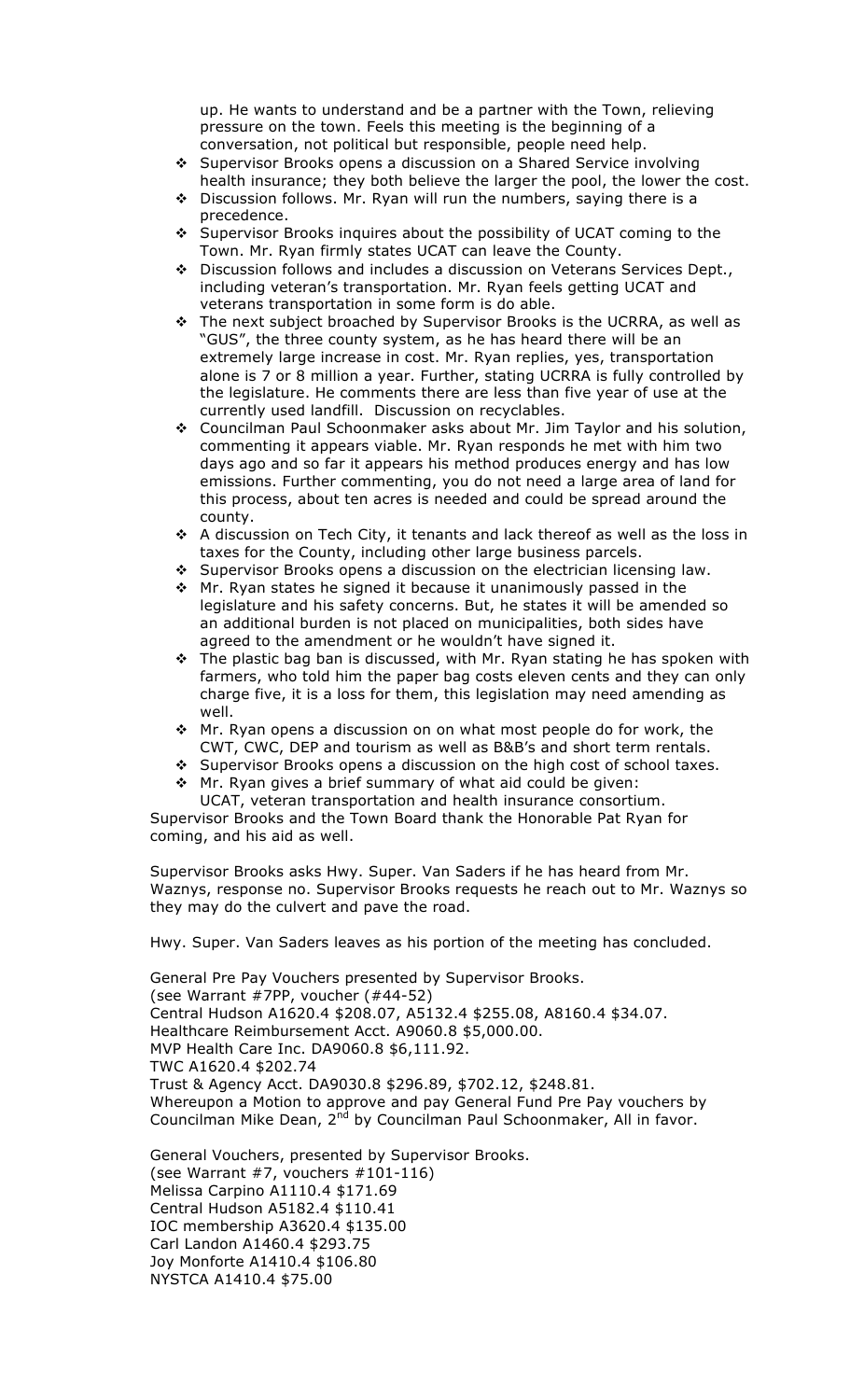Office of the Comptroller A690 \$1,115.00 Quill.com A5010.4 \$55.44, A1620.4 \$77.42, \$76.00, \$7.70 A1110.4 \$88.03, \$138.54, A5132.4 \$39.88, A1410.4 \$40.93, \$28.59 Safeguard Business Systems A1410.4 \$67.23 Michael Sommer A1355.4 \$290.59 TWC A5132.4 \$158.45 UCRRA A8160.4 \$2,678.38 Karl Von Hassel A3620.4 \$575.50 Wapner, Koplovitz & Futerfas A1420.4 \$150.00 Whereupon a Motion to approve and pay General Fund vouchers by Councilman Gregory Vurckio, 2<sup>nd</sup> by Councilman Paul Schoonmaker. Motion carried.

Resolution No. 46 of 2019 **WHEREAS** the Town of Denning has received the approved funding for the 2019 (EWR) Extreme Winter Recovery amount awarded is \$24,284.35, and

**NOW THEREFORE BE IT RESOLVED** that the Town of Denning Town Board **HEREBY** authorizes the Supervisor to perform the following Appropriations Codes transfers:

Increase Estimated Revenue & Appropriation DA3501 State-Aid Consolidated Highway in the amount of \$24,284.35, and

Increase Appropriations DA5112.2 CHIPS in the amount of \$24,284.35.

**Whereupon**, the Resolution was put to a vote, recorded as follows: Motion to adopt and approve by Councilman Kevin Smith, 2<sup>nd</sup> by Councilman Mike Dean. Roll Call Vote:

Councilman Mike Dean AYE Councilman Paul Schoonmaker AYE Councilman Kevin Smith AYE Councilman Gregory Vurckio AYE Supervisor David Brooks AYE Motion carried following a unanimous roll call vote.

Resolution No. 47 of 2019 **WHEREAS** the Denning Town Board believes it should be involved in the Coalition of Watershed Towns, and

**WHEREAS** the Denning Town Board feels this organization and a representative to this organization is a benefit to the residents of the Town and the Coalition of Watershed Towns, of which it is a member in good standing.

**NOW THEREFORE BE IT RESOLVED** that the Town of Denning Town Board **HEREBY** votes and supports the following candidates elected Councilmen Gregory Vurckio of the Town of Denning Town Board and Town of Olive Town Board members: Peter Friedel as a regular member and Drew Boggess as an Alternate to serve a two-year term as a volunteers to the Executive Committee of the Coalition of Watershed Towns.

**Whereupon**, the Resolution was put to a vote, recorded as follows: Motion to adopt and approve by Councilman Mike Dean, 2<sup>nd</sup> by Councilman Paul Schoonmaker. Roll Call Vote: Councilman Mike Dean AYE Councilman Paul Schoonmaker ABSTAIN Councilman Kevin Smith AYE Councilman Gregory Vurckio AYE Supervisor David Brooks AYE Motion carried following a unanimous roll call vote.

Discussion opened by Supervisor Brooks on the proposed updated Solar Permit. **Whereupon**, by Motion the Solar Permit approval and adoption was put to a vote, and recorded as follows: Motion to adopt and approve by Councilman Mike Dean, 2<sup>nd</sup> by Councilman Paul Schoonmaker. Roll Call Vote: Councilman Mike Dean AYE Councilman Paul Schoonmaker AYE Councilman Kevin Smith AYE Councilman Gregory Vurckio AYE Supervisor David Brooks AYE Motion carried following a unanimous roll call vote.